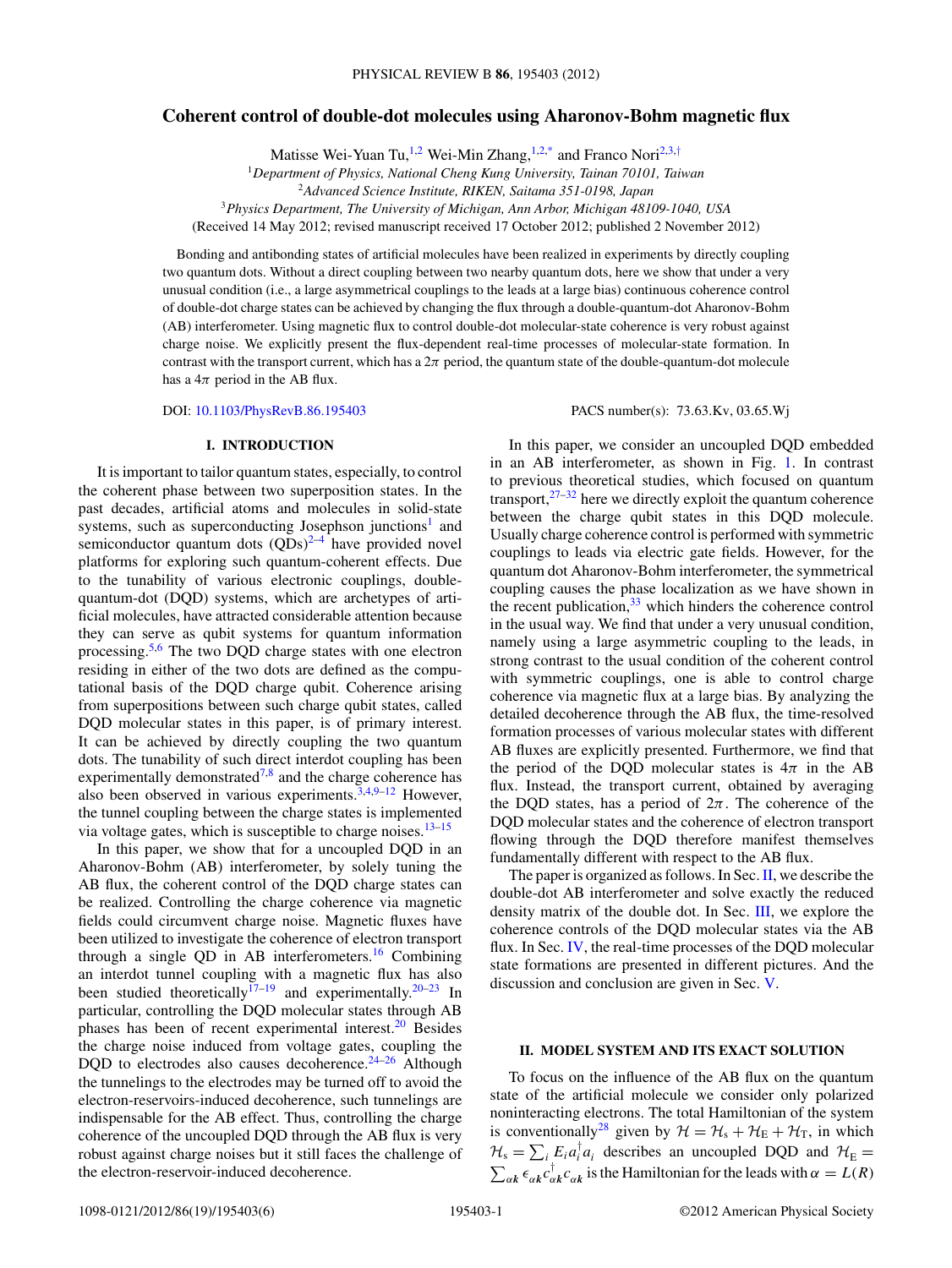<span id="page-1-0"></span>

FIG. 1. (Color online) Schematic diagram of a pair of uncoupled quantum dots in an Aharonov-Bohm interferometer.

labeling the source (drain) lead, and  $\mathcal{H}_{\text{T}} = \sum_{j\alpha k} [V_{j\alpha} c_{\alpha k}^{\dagger} a_j +$ H*.*c*.*] depicts the coupling between the central dot system and the leads. Here  $a_i^{\dagger}$  ( $a_i$ ) and  $c_{\alpha k}^{\dagger}$  ( $c_{\alpha k}$ ) are the electron creation (annihilation) operators for the electronic levels *i* and  $\boldsymbol{k}$  in the dot system and the lead  $\alpha$ , respectively. The tunneling amplitudes harbor the applied magnetic flux  $\Phi$  via  $V_{jL} = \bar{V}_{jL}e^{-i\phi_{jL}}$  and  $V_{jR} = \bar{V}_{jR}e^{i\phi_{jR}}$  with the relation  $\phi_{1L}$  −  $\phi_{2L} + \phi_{1R} - \phi_{2R} = \phi \equiv 2\pi \Phi / \Phi_0$ , where  $\phi = 2\pi \Phi / \Phi_0$  and  $\Phi_0 = h/e$  is the flux quantum. The line widths induced by tunneling are then given by  $\Gamma_{\alpha} = 2\pi |V_{j\alpha}|^2 \varrho_{\alpha}$ , where  $\varrho_{\alpha}$  is the density of states in the lead  $\alpha$ . The DQD molecular states descried in terms of the reduced density matrix are governed by the following exact master equation:<sup>2</sup>

$$
\frac{d}{dt}\rho(t) = -i[\mathcal{H}_s, \rho(t)] + \sum_{i\alpha} [\mathcal{L}_{i\alpha}^+(t) + \mathcal{L}_{i\alpha}^-(t)]\rho(t), \quad (1)
$$

where  $\mathcal{L}^{\pm}_{i\alpha}(t)$  are the superoperators describing the dissipations and fluctuations induced by the tunnel coupling to the electrodes (for details see Ref. [26\)](#page-4-0). Denoting the state of the empty DQD by  $|0\rangle$ , one electron on the first and the second dots by  $|1\rangle$  and  $|2\rangle$ , respectively, and the state of both dots occupied by  $|3\rangle$ , the density matrix  $\rho(t)$  can be generally expressed as

$$
\rho(t) = \begin{pmatrix} \rho_{00}(t) & 0 & 0 & 0 \\ 0 & \rho_{11}(t) & \rho_{12}(t) & 0 \\ 0 & \rho_{21}(t) & \rho_{22}(t) & 0 \\ 0 & 0 & 0 & \rho_{33}(t) \end{pmatrix}, \quad (2)
$$

where  $\rho_{ij} = \langle i | \rho | j \rangle$  with  $i, j = 0, 1, 2, 3$ . The QDQ molecular state, featured as one electron in the DQD shared between the two charge states of the DQD molecule, is embedded in the central  $2 \times 2$  block matrix of Eq. (2).

To see how molecular states in this DQD are formed in time, we solve the master equation  $(1)$  with the initial preparation of the empty DQD, namely,  $\rho_{00}(0) = 1$  and  $\rho_{ii}(0) = 0$ , for all  $i \neq 0$ ,  $j \neq 0$ . The exact solution from the master equation for each matrix element gives

$$
\rho_{11}(t) = v_{11}(t) - \det v(t),
$$
  
\n
$$
\rho_{22}(t) = v_{22}(t) - \det v(t),
$$
  
\n
$$
\rho_{12}(t) = v_{12}(t), \quad \rho_{21}(t) = v_{21}(t),
$$
  
\n
$$
\rho_{00}(t) = \det[I - v(t)], \quad \rho_{33}(t) = \det v(t),
$$
\n(3)

with *I* being an identity matrix and

$$
\mathbf{v}(t) = \int \frac{d\omega}{2\pi} \mathbf{u}(t,\omega) \sum_{\alpha} f_{\alpha}(\omega) \Gamma_{\alpha} \left( \frac{1}{e^{\mp i\phi/2}} \frac{e^{\pm i\phi/2}}{1} \right) \mathbf{u}^{\dagger}(t,\omega) \tag{4}
$$

is a  $2 \times 2$  hermitian matrix, where  $f_{\alpha}(\omega)$  is the Fermi distribution function of the reservoirs, the upper (lower) sign is for  $\alpha = L(R)$ , and  $u(t,\omega) = \int_{t_0}^t d\tau e^{i\omega(t-\tau)} u(\tau)$  with

$$
\boldsymbol{u}(\tau) = \exp\left[-\begin{pmatrix} iE_1 + \Gamma & \Gamma_c(\phi) \\ \Gamma_c^*(\phi) & iE_2 + \Gamma \end{pmatrix} \tau\right].
$$
 (5)

Here we have defined  $\Gamma_c(\phi) = \Gamma \cos(\phi/2) + i\delta \Gamma \sin(\phi/2)$ with  $\Gamma = \Gamma_L + \Gamma_R$  and  $\delta \Gamma = \Gamma_L - \Gamma_R$ . The functions  $u(t)$  and  $v(t)$  are indeed the spectral and correlation Green functions in the Schwinger-Keldysh nonequilibrium Green function theory.<sup>34</sup> The AB flux  $\phi$ , the coupling asymmetry  $\delta\Gamma$ , the nondegeneracy  $\delta E = E_1 - E_2$ , and the nonequilibrium dynamics from the electron tunnelings all influence the consequent quantum states of the DQD molecule.

On the other hand, we can rewrite the DQD molecular state [i.e., the central block matrix of Eq.  $(2)$ ] as

$$
\rho_{\rm q}(t) = \frac{1}{2}[I + \mathbf{r}(t) \cdot \boldsymbol{\sigma}] - \frac{1}{2}[\rho_{00}(t) + \rho_{33}(t)]I , \qquad (6)
$$

where  $\sigma = (\sigma_x, \sigma_y, \sigma_z)$  consists of the Pauli matrices and  $\mathbf{r}(t) =$  $(r_x, r_y, r_z)$  with

$$
r_x = 2\text{Re}\rho_{21}(t), \quad r_y = 2\text{Im}\rho_{21}(t), \quad r_z = 2[\rho_{11}(t) - \rho_{22}(t)],
$$
\n(7)

being the polarization vector for the molecular states. So the coherence dynamics of DQD molecular state formations, described by the off-diagonal matrix element  $\rho_{12}$  of the reduced density matrix, can also be visualized through the motion of the polarization vector with the Bloch sphere. Also, the leakage out of the one-electron state space can be easily seen from the term proportional to the probability of the empty and the doubly occupied states,  $\rho_{00}(t) + \rho_{33}(t)$ .

### **III. COHERENT PHASES CONTROLLED BY THE AB FLUX**

The coherence between the two charge states of the DQD molecule is characterized by the off-diagonal element  $\rho_{21}$ . To develop a clear picture of the coherence of the DQD molecular state, let us first look at the off-diagonal matrix element  $\rho_{12}(t)$  in Eq. (3) in the steady-state limit ( $t \gg \Gamma^{-1}$ ) at zero temperature. The general solution is

$$
\rho_{21} = \frac{1}{2}(r_x + ir_y)
$$
  
\n
$$
= \frac{1}{2\pi} \left[ \tan^{-1} \left( \frac{eV}{2\Gamma_+(\phi)} \right) + \tan^{-1} \left( \frac{eV}{2\Gamma_-(\phi)} \right) \right]
$$
  
\n
$$
\times \left[ \frac{\delta \Gamma}{\Gamma} \cos \frac{\phi}{2} - i \sin \frac{\phi}{2} \right] + \frac{\delta E}{4\pi \gamma(\phi)} \left[ \frac{1}{\Gamma_+(\phi)} \right]
$$
  
\n
$$
\times \tan^{-1} \left( \frac{eV}{2\Gamma_+(\phi)} \right) - \frac{1}{\Gamma_-(\phi)} \tan^{-1} \left( \frac{eV}{2\Gamma_-(\phi)} \right) \right]
$$
  
\n
$$
\times \left\{ \frac{1}{\Gamma} \left[ (\Gamma^2 - \delta \Gamma^2) \sin \frac{\phi}{2} - \delta \Gamma \delta E \cos \frac{\phi}{2} \right] - i \delta E \sin \frac{\phi}{2} \right\},
$$
  
\n(8)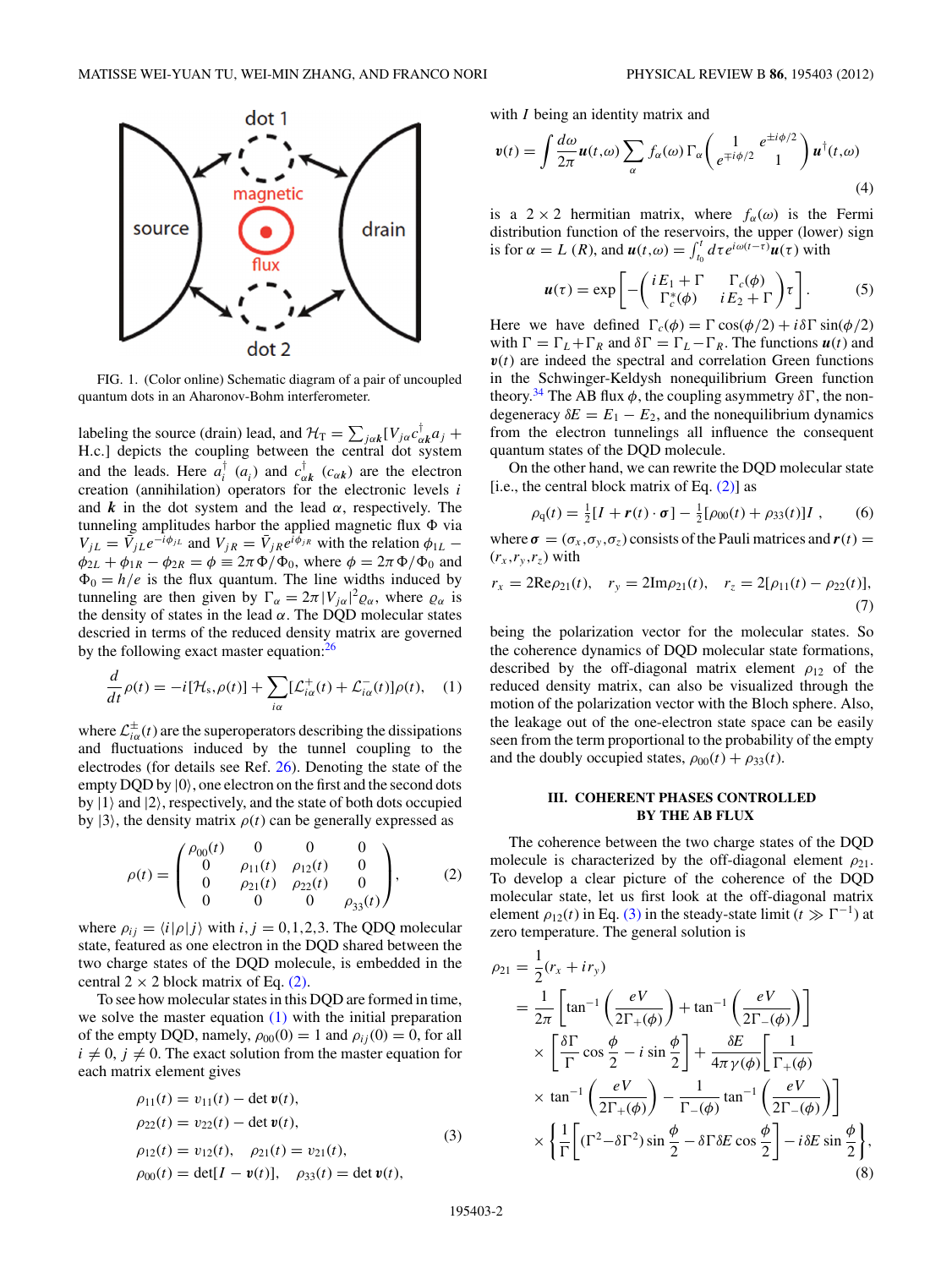<span id="page-2-0"></span>where  $\gamma(\phi) = \sqrt{\Gamma^2 \cos^2(\phi/2) + \delta \Gamma^2 \sin^2(\phi/2) - \delta E^2}$  and  $\Gamma_{\pm}(\phi) = 2^{-1} [\Gamma \pm \gamma(\phi)]$ . Here, we have also applied a bias,  $\mu_L = eV/2 = -\mu_R$ . The full complexity of decoherence is revealed through Eq. [\(8\).](#page-1-0) Due to severe decoherence in such a system, it has been analytically proven  $33$  and also numerically demonstrated later<sup>35</sup> that the coherent phase  $\varphi$ (in the off-diagonal matrix element  $\rho_{21} = |\rho_{21}|e^{i\varphi}$ ) between the two DQD charge qubit states can only take the values of 0, ±*π/*2 or *π* for arbitrary flux. This applies for the often-used condition of degeneracy *δE* = 0 and symmetric coupling  $\delta \Gamma = 0$ . Such decoherence-induced localization of the coherent phase hinders the manipulation of the coherent phase of molecular states. Remarkably, when the DQD couples largely asymmetrical to the left and the right leads ( $\delta \Gamma \neq 0$ ), we find that the coherent phase  $\varphi$  can be continuously tuned by AB fluxes.

To achieve typical molecular states, the DQD is set at degeneracy ( $\delta E = 0$ ). Then the second term in Eq. [\(8\)](#page-1-0) vanishes. Equations  $(3)$  and  $(8)$  show that the formation of molecular states is essentially determined by the applied bias and the coupling asymmetry to the source and the drain. The basic setup of zero bias (which is commonly used for examining quantum transport) leads to  $\rho_{21} = 0$  (where the DQD is in equilibration with the reservoirs) and is not of interest here. With a large bias  $eV \gg \Gamma$ , we find

$$
\rho_{21} = \begin{cases} \frac{1}{2} [(\delta \Gamma / \Gamma) \cos \frac{\phi}{2} - i \sin \frac{\phi}{2}] & \text{if } \phi \neq 0, \\ \frac{1}{4} (1 + \delta \Gamma / \Gamma) & \text{if } \phi = 0. \end{cases}
$$
(9)

Equation (9) clearly shows the controllability of the coherent phase between the two charge states of the DQD molecule through the AB flux. It also explicitly reveals the necessity of the asymmetry in the couplings  $\delta \Gamma \neq 0$ . In the case of symmetric coupling  $\delta \Gamma = 0$ , Eq. (9) shows that the real part vanishes for  $\phi \neq 0$  so that the coherent phase  $\varphi$  is localized at  $\pi/2$ , except for  $\phi = 0$ , where the coherence phase is restricted to 0, as pointed out by the authors of Ref. [33.](#page-5-0) This result has recently been reproduced using the exact numerical path-integral method $35$  where the *e-e* interaction was also included. However, with the larger asymmetry  $\delta\Gamma$ , the coherence amplitude  $|\rho_{21}|$  linearly increases and the coherence phase is continually driven by the AB flux, as seen from Eq. (9).<sup>[36](#page-5-0)</sup> By setting  $\delta \Gamma \lesssim \Gamma$ , we obtain  $\rho \approx |\psi(\phi)\rangle \langle \psi(\phi)|$ , where

$$
|\psi(\phi)\rangle = \frac{1}{\sqrt{2}}[|1\rangle + \exp(-i\phi/2)|2\rangle].
$$
 (10)

A continuous transition from the symmetric molecular state  $|\psi(0)\rangle = (|1\rangle + |2\rangle)/\sqrt{2}$  to the antisymmetric molecular state  $|\psi(\pm 2\pi)\rangle = (|1\rangle - |2\rangle)/\sqrt{2}$  is achieved by changing the AB flux, as shown in Fig. 2 (and the interpretation given in the figure caption). Interestingly, we also find that the period of the state of the DQD molecule is  $4\pi$ , rather than the usual  $2\pi$ in the AB flux.

The physics behind this coherence tunability is as follows. The coherence between the charge states  $|1\rangle$  and  $|2\rangle$  is related to the molecular basis  $|\pm\rangle = \frac{1}{\sqrt{2}}$  $\overline{z}(|1\rangle \pm |2\rangle)$  via Re $\rho_{21} =$  $\frac{1}{2}(\rho_{+,+} - \rho_{-, -})$  and Im $\rho_{21} = \text{Im}\rho_{+, -}$ . With a symmetric geometry of the system  $\delta E = 0$  and  $\delta \Gamma = 0$ , neither of the molecular states  $|\pm\rangle$  is preferred. This results in  $\rho_{+,+} = \rho_{-,+}$ 



FIG. 2. (Color online) Control of the coherent phase of the DQD molecule by the AB flux. The explicit solution of  $\rho_{21}$  in the steadystate limit is shown by the "blue diamonds" on the central panel. Each diamond corresponds to an AB flux value, taken from  $\phi = 0$  to  $\phi = \pm 2\pi$  with  $\pi/8$  steps. The wave functions on the DQD molecules are illustrated for various values of the AB flux. A DQD is indicated by two circles with centers connected by a dashed line (no interdot coupling) below the diagrams for  $\phi = -3\pi/2$ . Both the real (red) and the imaginary (blue) parts are shown, so one sees how the AB flux changes the coherent phase between the two charge states. Other parameters are  $\delta E = 0$ ,  $eV = 6\Gamma$  at  $k_B T = \Gamma/20$ , which are also used in the following figures, unless specified.

so that  $\text{Re}\rho_{21} = 0$ . Therefore the phase of  $\rho_{21}$  can only be  $\pm \pi/2$  (i.e., the phase localization shown in previous work<sup>33</sup>). In the case that  $\phi = 0$  (or  $\phi = 2\pi$ ), the state  $|-\rangle$  (or  $|+\rangle$ ) becomes decoupled from the electron reservoirs, and electrons can only occupy the opposite molecular state  $|+\rangle$  (or  $|-\rangle$ ). The corresponding phase of  $\rho_{21}$  is then 0 (or  $\pi$ ). On the other hand, when  $\phi = 0$ , the occupation of the antisymmetric state  $|-\rangle =$  $(1) - (2)/\sqrt{2}$  becomes a constant of motion.<sup>[37](#page-5-0)</sup> Turning on the flux  $\phi \neq 0$  breaks such symmetry and consequently changes the electron states abruptly. Therefore  $\rho_{21}$  changes abruptly across  $\phi = 0$  as indicated in Eq. (9).

## **IV. REAL-TIME PROCESSES OF MOLECULAR-STATE FORMATIONS**

The full information of the quantum state of the DQD molecule at finite temperature is depicted by the timedependent reduced density matrix. In Fig. [3,](#page-3-0) we plot the evolution of the full reduced density matrix of the DQD molecule. Initially, the DQD is prepared in an empty state,  $\rho_{00}(0) = 1$  as shown by Figs. [3\(](#page-3-0)b1), 3(c1), and 3(d1) and  $r(0) = 0$  given in Fig. [3\(](#page-3-0)a1) (where the length of the red strip is zero). After injecting electrons from the left and the right reservoirs,  $\rho_{00}$  decreases [see Figs. [3\(](#page-3-0)b1) to 3(b3)] while the electron occupation and coherence increase with time [see Figs.  $3(b1)$  $3(b1)$  to  $3(b3)$ , Figs.  $3(c1)$  to  $3(c3)$ , and also Figs.  $3(d1)$ to  $3(d3)$  $3(d3)$ ]. The coherent phase  $\varphi$  between the charge states has been fixed shortly after the electron injection [see Figs. [3\(](#page-3-0)a1) to  $3(a4)$  $3(a4)$  and also Figs.  $3(d2)$  to  $3(d4)$ ]. Then  $|r(t)|$  grows in time with fixed  $\varphi$ , and finally a stable molecular state,  $\rho \approx |\psi\rangle \langle \psi|$ , where  $|\psi\rangle = (|1\rangle + e^{-i\phi/2}|2\rangle)/\sqrt{2}$ , is reached in a short time,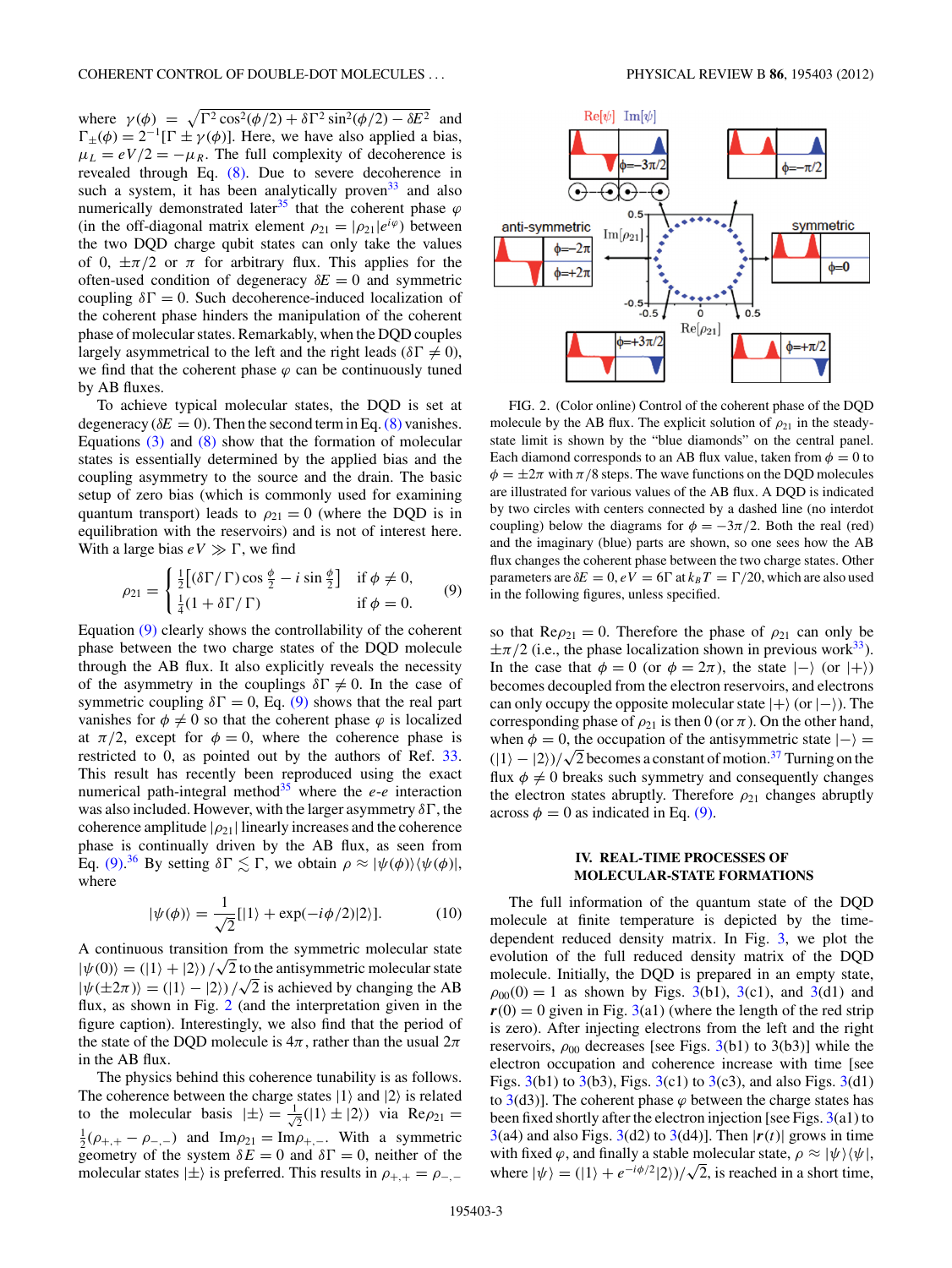<span id="page-3-0"></span>

FIG. 3. (Color online) Typical process for forming molecular states. The dashed black line in (a1) to (a4) is the trajectory taken by  $r(t)$ from  $t = 0$  in (a1), starting from the origin, to  $t = 3/\Gamma$  in (a4), where it almost touches the surface of the sphere. The red strip in each plot is the trajectory up to the corresponding time points, as shown above the spheres. From the trajectory, we see the coherent phase  $\varphi$  [which is the angle made by  $r(t)$  with  $r<sub>x</sub>$  axis] has been fixed after the electron is injected into the DQD. Plots (b1) to (b4) display the real part of the reduced density matrix of the DQD system, while the imaginary part is plotted in (c1) through (c4). The coherent phase  $\varphi$  between the two charge states is better visualized through the vector plots (d1) to (d4). Every arrow represents an element of the reduced density matrix  $ρ<sub>i</sub>$ , whose horizontal projection stands for the real part and the vertical projection stands for the imaginary part. The AB flux here is  $\phi = -\pi/2$ .

of about  $3\Gamma^{-1}$ . Note that due to possible leakage, see Fig. 3(b3) where  $\rho_{00}$  has a small finite value, the DQD is not in a perfect pure state. But the situation can be optimized by changing the bias and the coupling asymmetry, as shown by Eq. [\(9\).](#page-2-0)

To better understand the role played by the AB flux, we show the time evolutions of  $\rho_{21}$  in Fig. 4 under various values of *φ*. Figures 4(a1) and 4(a2) show the process of coherence generation for a strong asymmetric coupling (with  $\delta \Gamma = 0.9 \Gamma$ ). The rate of approaching steady-coherent-molecular states is only weakly dependent on the flux. The stable molecular states are soon reached after a few  $\Gamma^{-1}$ . This is totally different from the symmetric coupling ( $\delta \Gamma = 0$ ), as shown by the authors of Refs.  $33$  and  $35$ , where  $\text{Re}\rho_{21}$  displays the severe flux-dependent decays due to the decoherence induced by the large electron transport in the symmetric coupling. Therefore, the larger coupling asymmetry can strongly suppress the decoherence from the electron transitions, and makes the coherence control of the QDQ molecule feasible.

#### **V. DISCUSSIONS**

The general solution shows that the quantum state of the DQD molecule has a period of  $4\pi$  in the AB flux. It is an



FIG. 4. (Color online) The full coherence time evolutions of  $\rho_{21}$ , (a1) and (a2), in the large asymmetrical coupling ( $\delta\Gamma = 0.9\Gamma$ ), compared with the phase localization, (b1) and (b2), in the symmetrical couplings ( $\delta \Gamma = 0$ ), the letter was shown in our previous work (Ref. [33\)](#page-5-0), as well as in Ref. [35.](#page-5-0)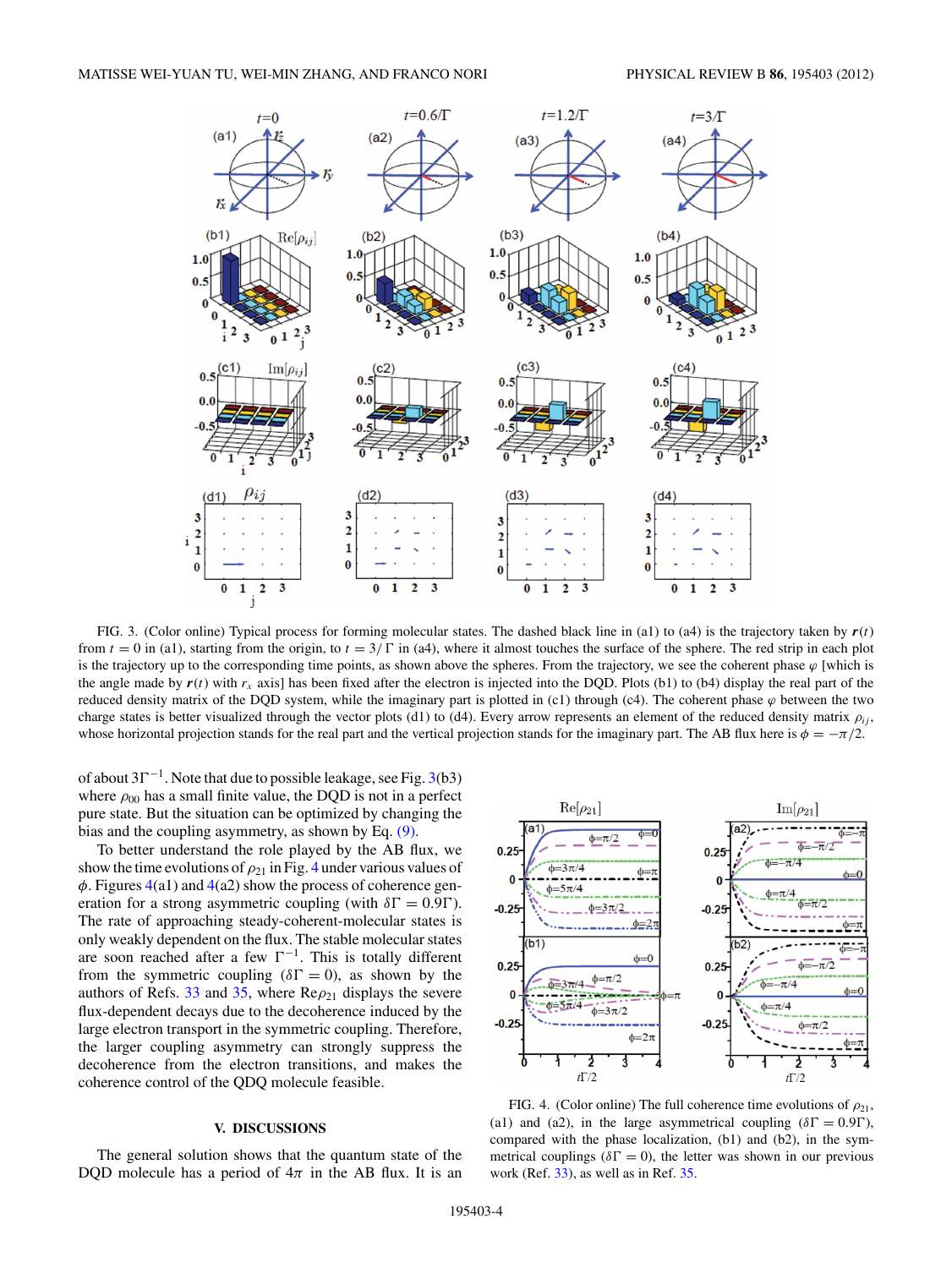<span id="page-4-0"></span>intrinsic property of this pseudospin system, independent of the coupling geometry and the bias configurations. Besides, we can calculate the tunneling current to reservoir  $\alpha = L, R$ within the same framework:<sup>26</sup>  $I_{\alpha}(t) = e \sum_{i} \text{tr}_{\text{s}}[\mathcal{L}_{i\alpha}^{+}(t)\rho(t)].$ The steady-state transport current  $I = \frac{1}{2}(I_L - I_R)$  has been calculated<sup>32</sup>

$$
I(\phi) = \int \frac{d\omega}{2\pi} [f_L(\omega) - f_R(\omega)] \mathcal{T}(\omega, \phi), \quad (11)
$$

where the transmission coefficient is given by

$$
\mathcal{T}(\omega,\phi) = \frac{(\Gamma^2 - \delta\Gamma^2) \left[\omega^2 \cos^2\frac{\phi}{2} + \frac{1}{4}\delta E \sin^2\frac{\phi}{2}\right]}{[\omega^2 + \Gamma_+^2(\phi)][\omega^2 + \Gamma_-^2(\phi)]}.
$$
 (12)

By taking  $\delta \Gamma = 0$  it reproduces the result of the authors of Ref. [28.](#page-5-0) Equation (12) clearly shows that the transport current has a period in the AB flux of  $2\pi$ . This  $2\pi$  period, as a feature for the coherence of transport, is well known and has been observed in experiments.<sup>16,22,23</sup> The  $4\pi$  period, a nontrivial character of the quantum state of the DQD molecule, requires further experimental investigation. Note that although the coherent phase of the off-diagonal density matrix element is gauge dependent, the AB flux dependence of the coherence phase and its periodicity are both independent of the gauge choice.

In summary, we have demonstrated the unusual conditions for the coherence control of DQD artificial molecules using AB fluxes.We have analyzed the AB flux-dependent coherence controlling through the exact solution of the master equation.

When a large bias is applied with a strong asymmetry in couplings to the source and the drain, coherent control by the AB flux can be achieved. The decoherence induced by the electron tunnelings can be efficiently suppressed. We also find that the period of the quantum state of the DQD molecule in the AB flux is  $4\pi$ , in contrast with the  $2\pi$  periodicity of the transport current. The revelation of the underlying quantum coherence of the molecular states is thus beyond the usual transport measurement. The verifications of these molecular states would rely on a suitable quantum-state-tomography protocol for further investigations. We hope that this theory for DQD molecules could inspire new experiments on coherence control of molecular states via AB fluxes, and become also useful for the quantum emulation $38$  of artificial molecular processes.

#### **ACKNOWLEDGMENTS**

M.W.Y.T. and W.M.Z. are supported partially by the National Science Council of ROC under Contract No. NSC-99-2112-M-006-008-MY3, and F.N. is partially supported by the ARO, NSF Grant No. 0726909, JSPS-RFBR Contract No. 12-02-92100, Grant-in-Aid for Scientific Research (S), MEXT Kakenhi on Quantum Cybernetics, and the JSPS via its FIRST program. M.W.Y.T. and W.M.Z. also acknowledge the support of the computing facility from the HPC Center of the National Cheng Kung university and the National Center for Theoretical Science. We also thank Michihisa Yamamoto for useful discussions.

\* wzhang@mail.ncku.edu.tw

† fnori@riken.jp

- 1J. Q. You and F. Nori, Nature **474**[, 590 \(2011\);](http://dx.doi.org/10.1038/nature10122) [Phys. Today](http://dx.doi.org/10.1063/1.2155757) **58**, 42 [\(2005\).](http://dx.doi.org/10.1063/1.2155757)
- 2R. Hanson, L. P. Kouwenhoven, J. R. Petta, S. Tarucha, and L. M. K. Vandersypen, [Rev. Mod. Phys.](http://dx.doi.org/10.1103/RevModPhys.79.1217) **79**, 1217 (2007).
- 3I. Buluta, S. Ashhab, and F. Nori, [Rep. Prog. Phys.](http://dx.doi.org/10.1088/0034-4885/74/10/104401) **74**, 104401 [\(2011\).](http://dx.doi.org/10.1088/0034-4885/74/10/104401)
- 4J. J. L. Morton, D. R. McCamey, M. A. Eriksson, and S. A. Lyon, [Nature \(London\)](http://dx.doi.org/10.1038/nature10681) **479**, 345 (2011).
- 5D. Loss and D. P. DiVincenzo, [Phys. Rev. A](http://dx.doi.org/10.1103/PhysRevA.57.120) **57**, 120 (1998).
- 6R. H. Blick and H. Lorenz, in *Proceedings of the IEEE International Symposium on Circuits and Systems*, edited by J. Calder, Vol. II (IEEE, Piscataway, NJ, 2000), p. 245.
- 7A. W. Holleitner, R. H. Blick, A. K. Huttel, K. Eberl, and J. P. Kotthaus, Science **297**[, 70 \(2002\).](http://dx.doi.org/10.1126/science.1071215)
- 8T. Hatano, M. Stopa, and S. Tarucha, [Science](http://dx.doi.org/10.1126/science.1111205) **309**, 268 [\(2005\).](http://dx.doi.org/10.1126/science.1111205)
- 9T. Hayashi, T. Fujisawa, H. D. Cheong, Y. H. Jeong, and Y. Hirayama, Phys. Rev. Lett. **91**[, 226804 \(2003\).](http://dx.doi.org/10.1103/PhysRevLett.91.226804)
- 10J. Gorman, D. G. Hasko, and D. A. Williams, [Phys. Rev. Lett.](http://dx.doi.org/10.1103/PhysRevLett.95.090502) **95**, [090502 \(2005\).](http://dx.doi.org/10.1103/PhysRevLett.95.090502)
- 11J. R. Petta, A. C. Johnson, J. M. Taylor, E. A. Laird, A. Yacoby, M. D. Lukin, C. M. Marcus, M. P. Hanson, and A. C. Gossard, Science **309**[, 1280 \(2005\).](http://dx.doi.org/10.1126/science.1116955)
- <sup>12</sup>K. D. Petersson, J. R. Petta, H. Lu, and A. C. Gossard, *[Phys. Rev.](http://dx.doi.org/10.1103/PhysRevLett.105.246804)* Lett. **105**[, 246804 \(2010\).](http://dx.doi.org/10.1103/PhysRevLett.105.246804)
- 13Y. M. Galperin, B. L. Altshuler, J. Bergli, and D. V. Shantsev, [Phys.](http://dx.doi.org/10.1103/PhysRevLett.96.097009) Rev. Lett. **96**[, 097009 \(2006\).](http://dx.doi.org/10.1103/PhysRevLett.96.097009)
- <sup>14</sup>I. V. Yurkevich, J. Baldwin, I. V. Lerner, and B. L. Altshuler, *[Phys.](http://dx.doi.org/10.1103/PhysRevB.81.121305)* Rev. B **81**[, 121305 \(2010\).](http://dx.doi.org/10.1103/PhysRevB.81.121305)
- 15D. C. B. Valente, E. R. Mucciolo, and F. K. Wilhelm, [Phys. Rev. B](http://dx.doi.org/10.1103/PhysRevB.82.125302) **82**[, 125302 \(2010\).](http://dx.doi.org/10.1103/PhysRevB.82.125302)
- <sup>16</sup>A. Yacoby, M. Heiblum, D. Mahalu, and H. Shtrikman, *[Phys. Rev.](http://dx.doi.org/10.1103/PhysRevLett.74.4047)* Lett. **74**[, 4047 \(1995\).](http://dx.doi.org/10.1103/PhysRevLett.74.4047)
- 17D. Loss and E. V. Sukhorukov, [Phys. Rev. Lett.](http://dx.doi.org/10.1103/PhysRevLett.84.1035) **84**, 1035 (2000).
- 18K. Kang and S. Y. Cho, [J. Phys.: Condens. Matter](http://dx.doi.org/10.1088/0953-8984/16/1/011) **16**, 117 (2004).
- 19T. Kubo, Y. Tokura, T. Hatano, and S. Tarucha, [Phys. Rev. B](http://dx.doi.org/10.1103/PhysRevB.74.205310) **74**, [205310 \(2006\).](http://dx.doi.org/10.1103/PhysRevB.74.205310)
- 20T. Hatano, T. Kubo, Y. Tokura, S. Amaha, S. Teraoka, and S. Tarucha, Phys. Rev. Lett. **106**[, 076801 \(2011\).](http://dx.doi.org/10.1103/PhysRevLett.106.076801)
- 21M. Yamamoto, S. Takada, C. Bauerle, K. Watanabe, A. D. Wieck, and S. Tarucha, [Nat. Nanotech.](http://dx.doi.org/10.1038/nnano.2012.28) **7**, 247 (2012).
- 22A. W. Holleitner, C. R. Decker, H. Qin, K. Eberl, and R. H. Blick, Phys. Rev. Lett. **87**[, 256802 \(2001\).](http://dx.doi.org/10.1103/PhysRevLett.87.256802)
- 23M. Sigrist, T. Ihn, K. Ensslin, D. Loss, M. Reinwald, and W. Wegscheider, Phys. Rev. Lett. **96**[, 036804 \(2006\).](http://dx.doi.org/10.1103/PhysRevLett.96.036804)
- 24S. A. Gurvitz and Ya. S. Prager, Phys. Rev. B **53**[, 15932 \(1996\);](http://dx.doi.org/10.1103/PhysRevB.53.15932) S. A. Gurvitz, *ibid.* **57**[, 6602 \(1998\).](http://dx.doi.org/10.1103/PhysRevB.57.6602)
- 25T. Fujisawa, T. Hayashi, and Y. Hirayama, [J. Vac. Sci. Technol. B](http://dx.doi.org/10.1116/1.1771679) **22**[, 2035 \(2004\).](http://dx.doi.org/10.1116/1.1771679)
- 26M. W. Y. Tu and W. M. Zhang, Phys. Rev. B **78**[, 235311 \(2008\);](http://dx.doi.org/10.1103/PhysRevB.78.235311) J. S. Jin, M. W. Y. Tu, W. M. Zhang, and Y. J. Yan, [New J. Phys.](http://dx.doi.org/10.1088/1367-2630/12/8/083013) **12**[, 083013 \(2010\).](http://dx.doi.org/10.1088/1367-2630/12/8/083013)